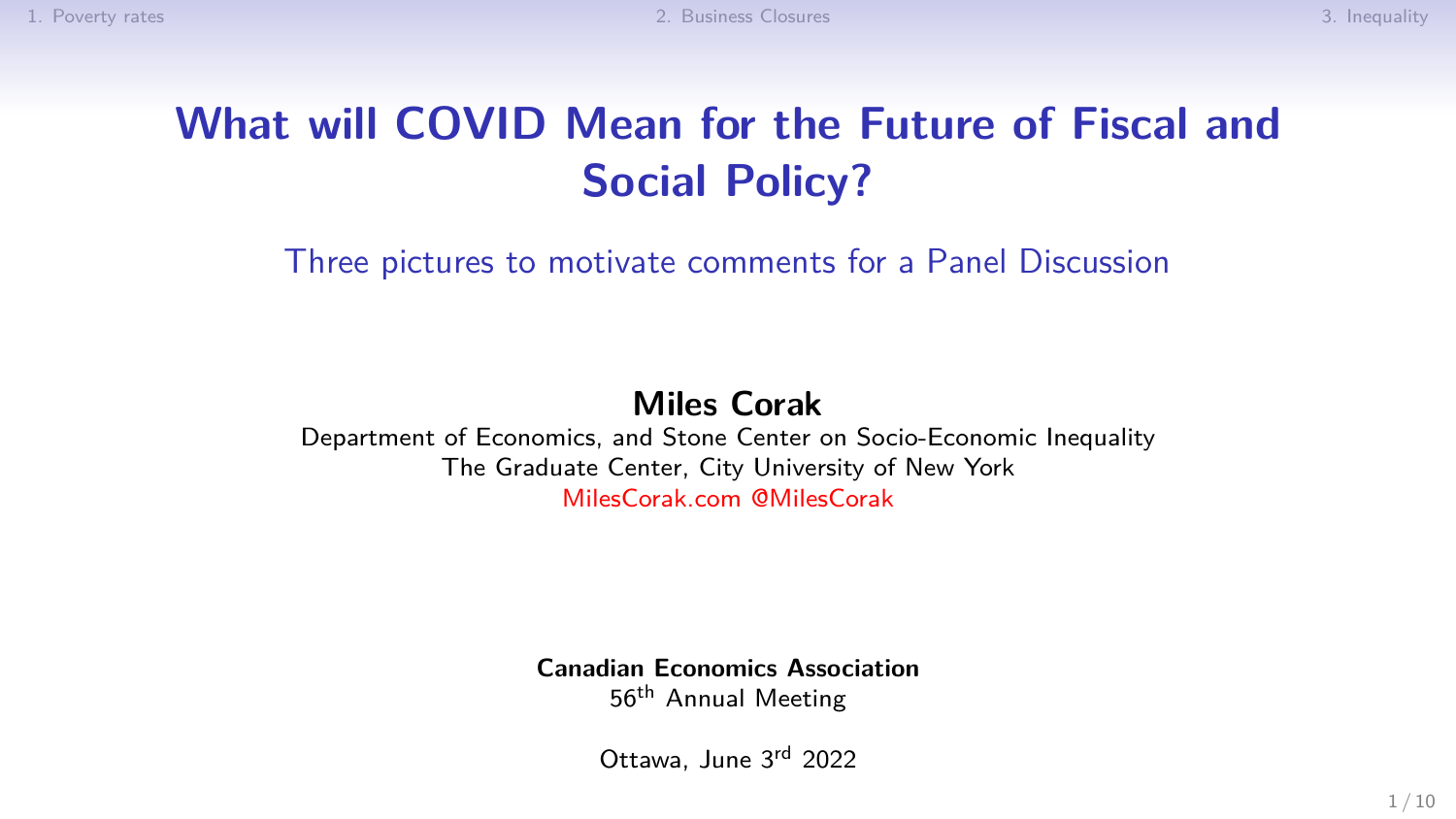## Policy coherence and the movement toward a stated goal

... a strong and inclusive labour market that provides every Canadian with opportunities for a good quality of life."

> —Joint Statement of the Government of Canada and the Bank of Canada on the Renewal of the Monetary Policy Framework December 13, 2021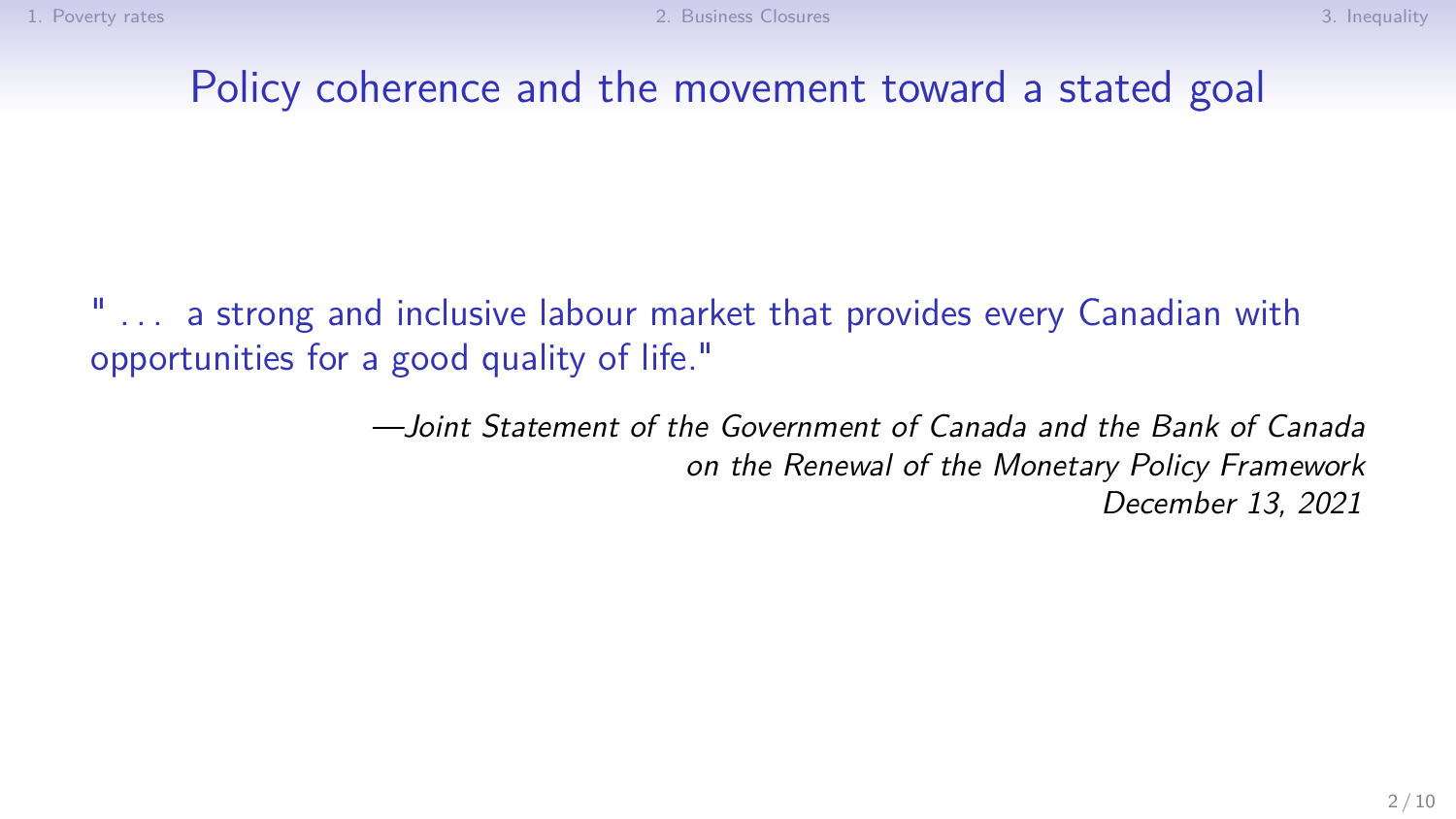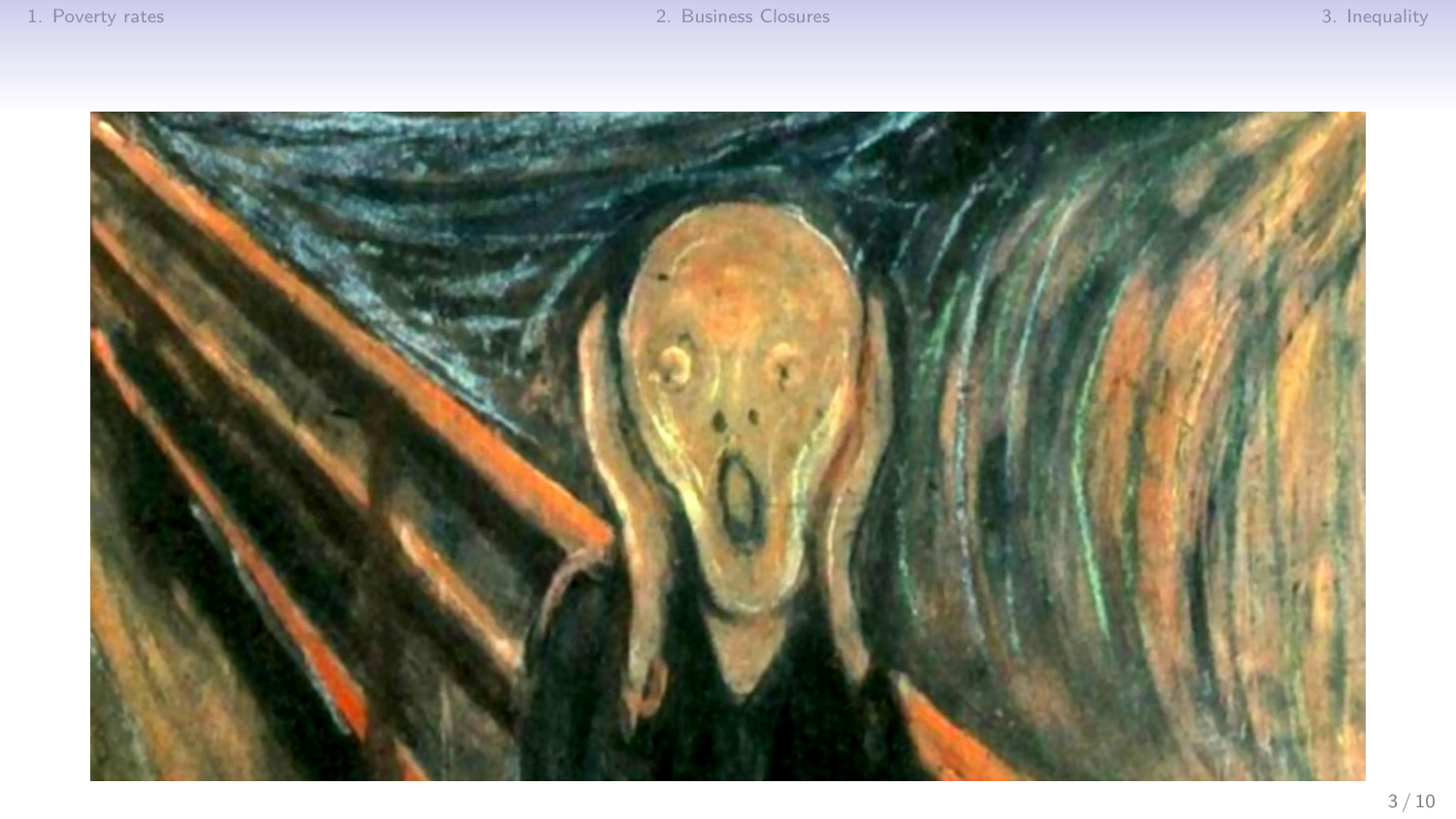# <span id="page-3-0"></span>[1. Poverty rates](#page-3-0)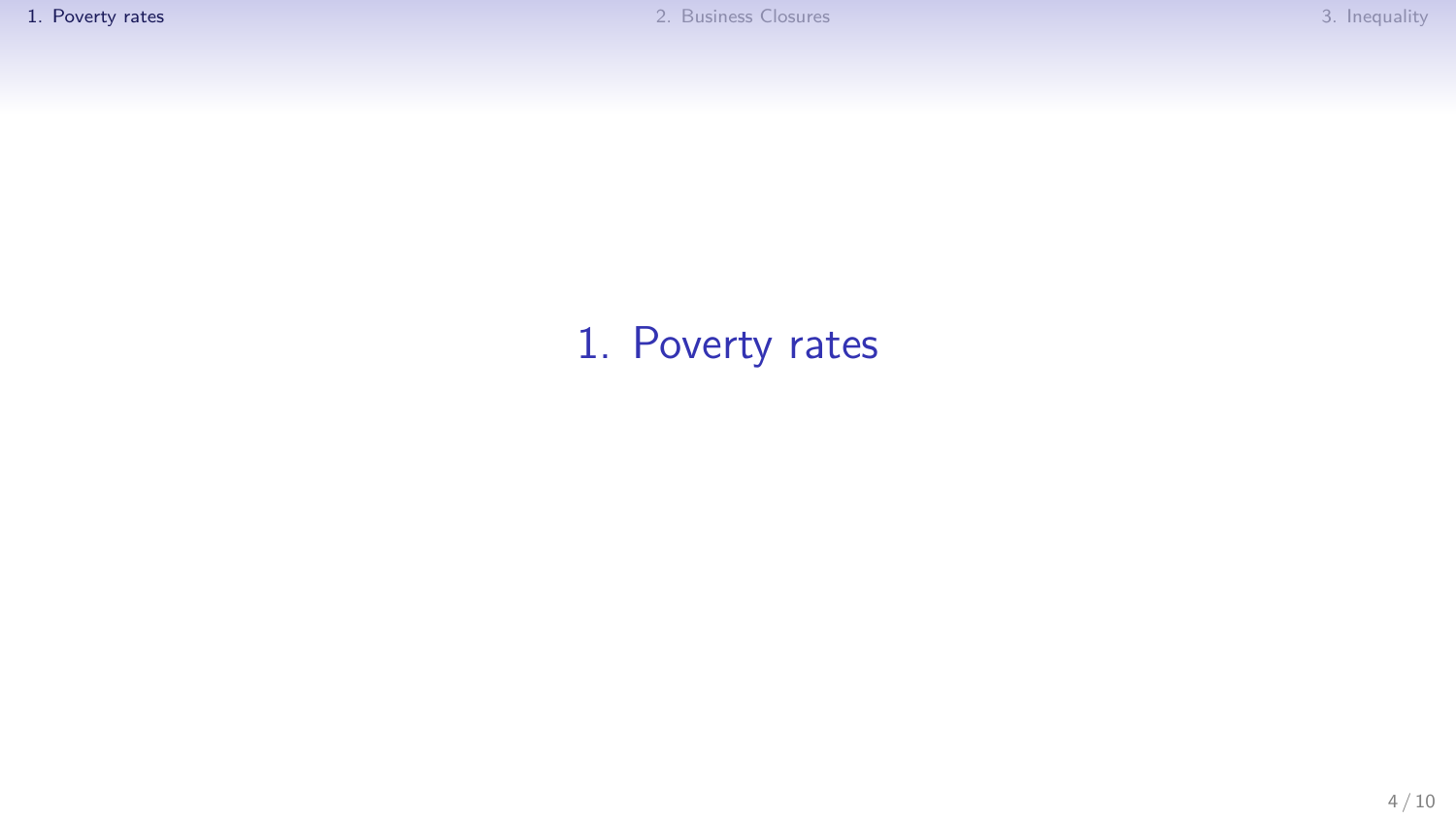## Canada's official poverty rate has reached an unprecedented low falling in 2020 below the Poverty Reduction Target set for 2030

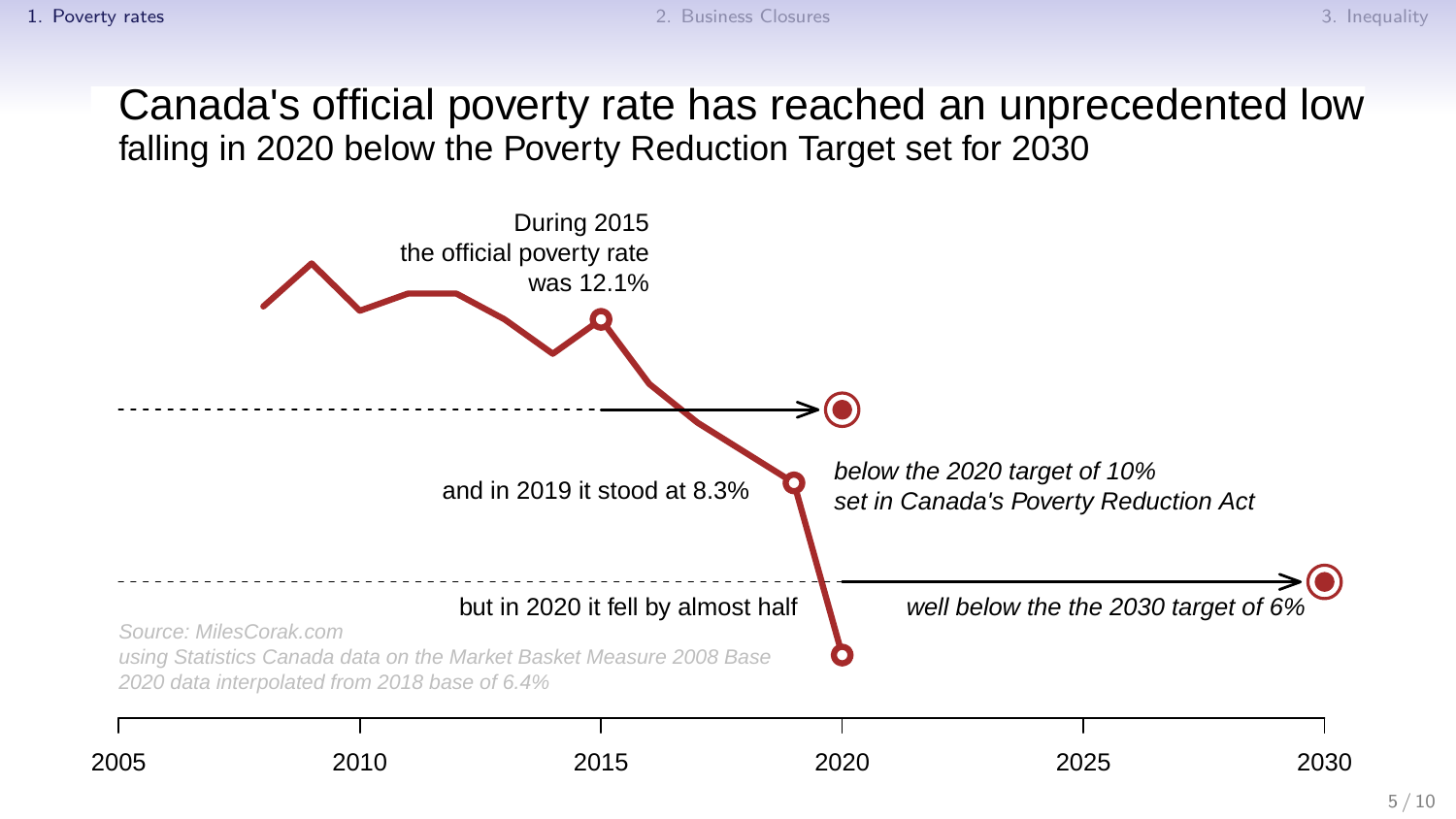## <span id="page-5-0"></span>[2. Business Closures](#page-5-0)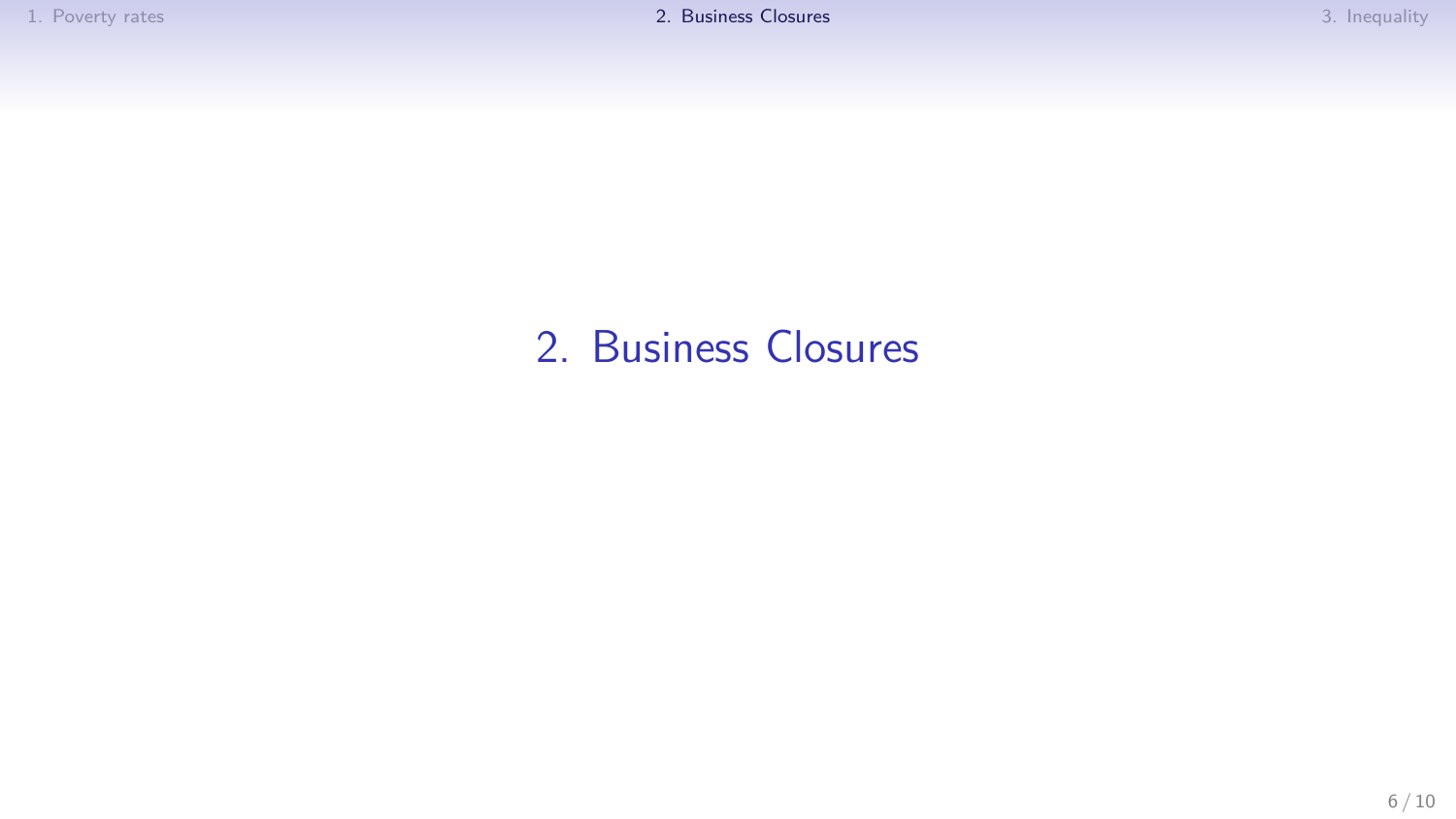### **Business closures peaked during the first full month of the pandemic but within two months returned to and even fell below 2019 levels**

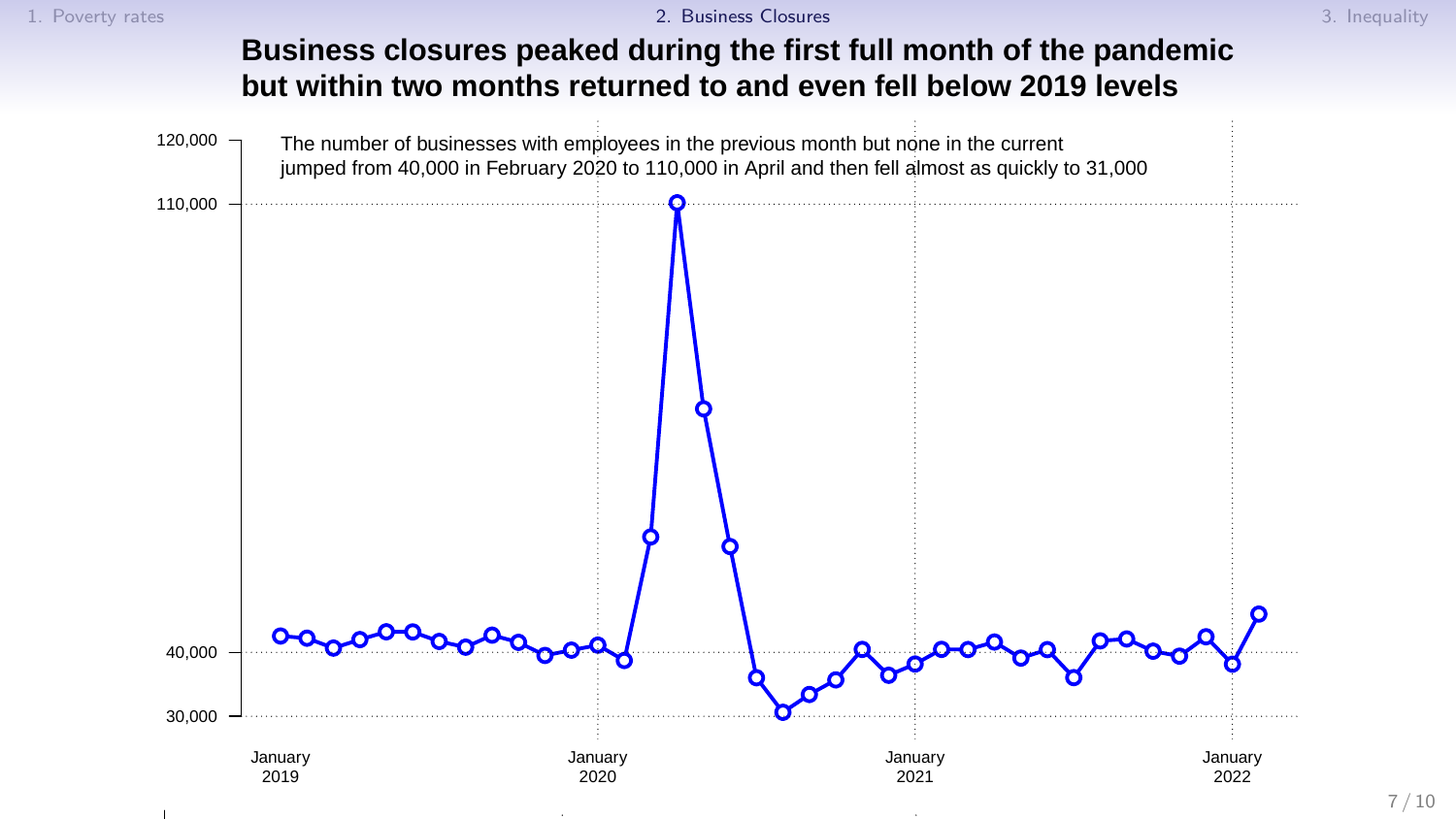# <span id="page-7-0"></span>[3. Inequality](#page-7-0)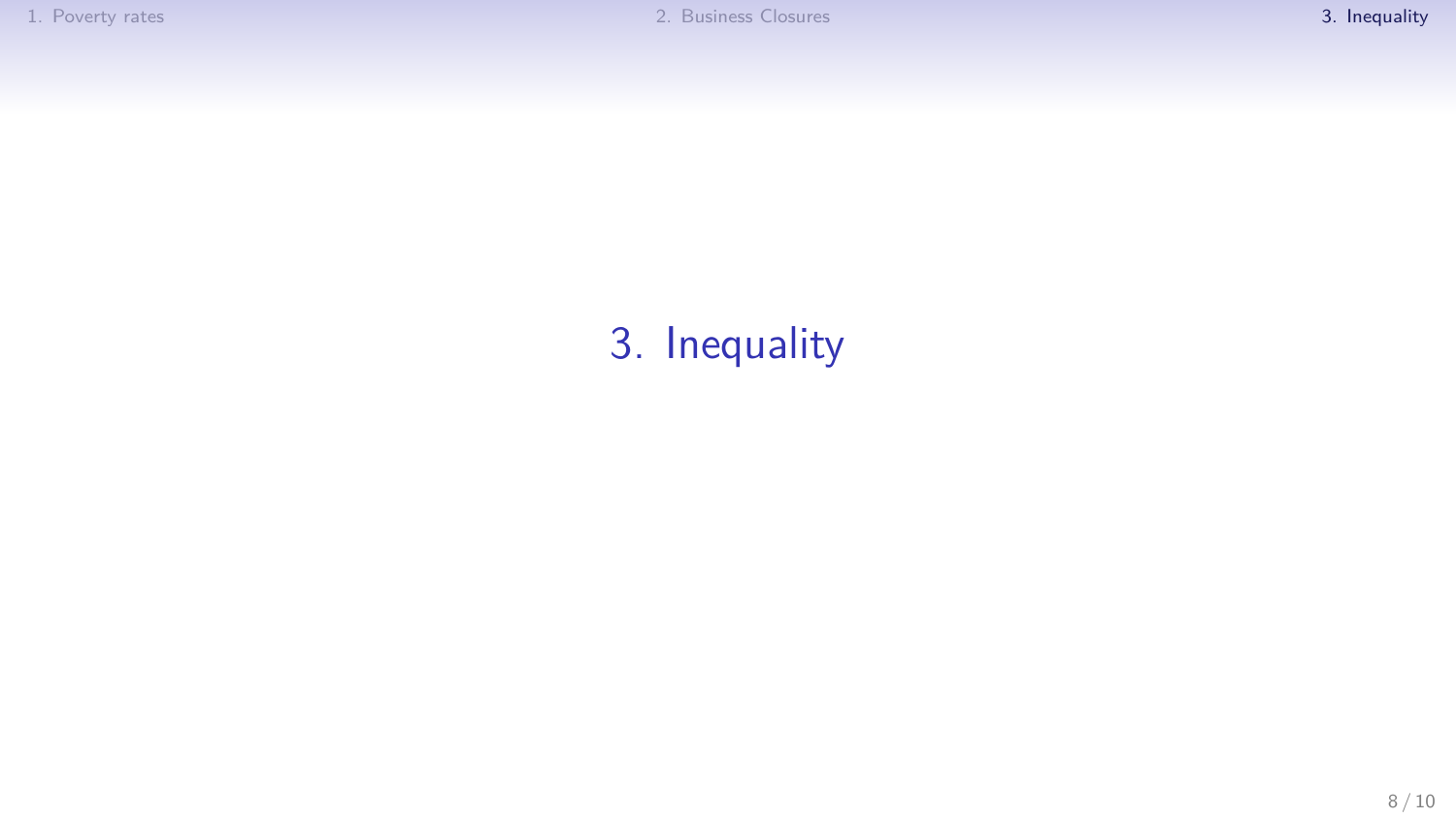#### Inequality hysteresis or not? after tax and transfer incomes are now more equal than ever



higher values indicate higher inequality